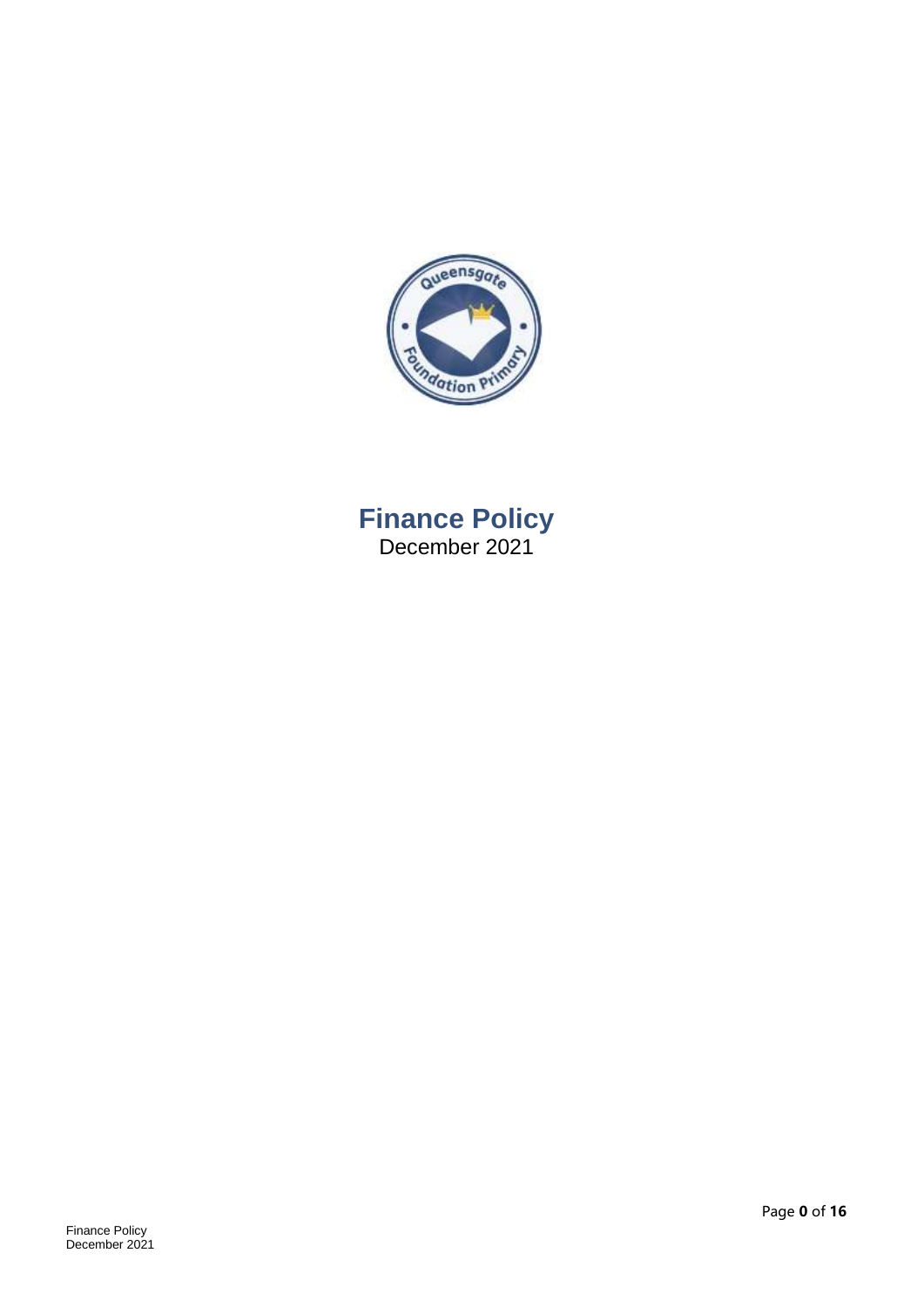#### **FINANCE POLICY QUEENSGATE FOUNDATION PRIMARY SCHOOL**

#### **Policy Review**

This policy was adopted from The School Bus and will be reviewed by the Governing Board on an annual basis.

The policy was last reviewed and agreed by the Governing Board on 7<sup>th</sup> December 2021

It will be reviewed again in December 2022

#### **Approved**

8 illito

|          | Signature: ……………………………… Head Teacher | Date: 7 <sup>th</sup> December 2021 |
|----------|--------------------------------------|-------------------------------------|
| Stalisan |                                      |                                     |
|          |                                      |                                     |

#### **Policy control**

| <b>Date</b>     | <b>Amendments / additions</b> | Reason |
|-----------------|-------------------------------|--------|
| <b>Dec 2021</b> | <b>NEW POLICY</b>             |        |
|                 |                               |        |
|                 |                               |        |
|                 |                               |        |
|                 |                               |        |
|                 |                               |        |
|                 |                               |        |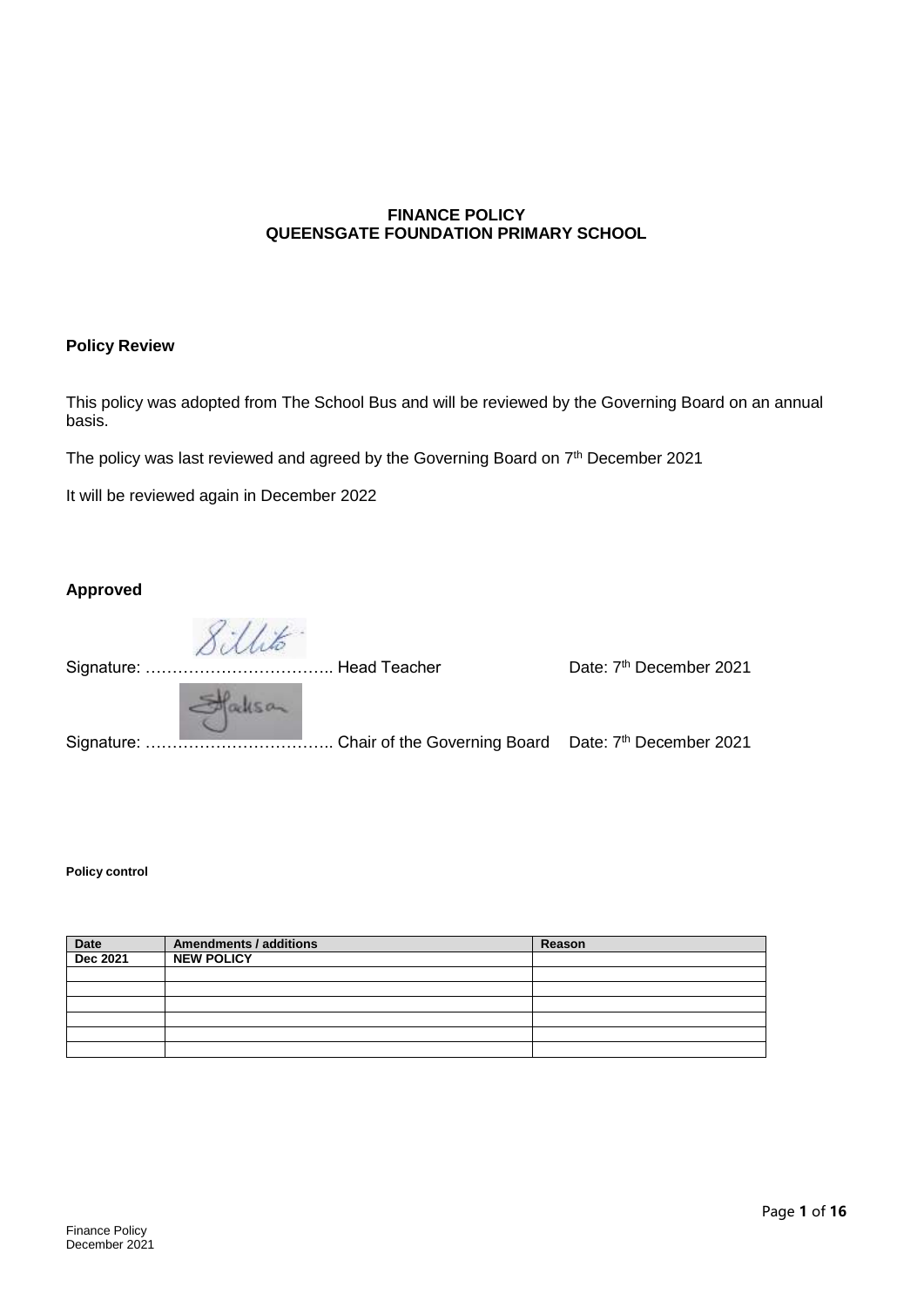#### **Contents:**

#### [Statement of intent](#page-3-0)

- 1. [Legal framework](#page-4-0)
- 2. [Governor responsibilities](#page-4-0)
- 3. [Headteacher responsibilities](#page-5-0)
- 4. [Finance committee responsibilities](#page-5-1)
- 5. [SBM responsibilities](#page-5-2)
- 6. [Other members of staff responsibilities](#page-6-0)
- 7. [Internal financial controls](#page-6-1)
- 8. [Financial planning](#page-8-0)
- 9. [Virements](#page-10-0)
- 10. [Monitoring](#page-10-1)
- 11. [Income](#page-10-2)
- 12. [Payroll](#page-10-3)
- 13. [Staffing](#page-10-4)
- 14. [Governor payments](#page-11-0)
- 15. [Contracts](#page-11-1)
- 16. [Purchasing](#page-11-2)
- 17. [Leases](#page-12-0)
- 18. [Assets](#page-12-1)
- 19. [Insurance](#page-12-2)
- 20. [Petty cash](#page-12-3)
- 21. [The school business charge card](#page-13-0)
- 22. [Banking](#page-13-1)
- 23. [Charging for school activities](#page-13-1)
- 24. [Pupil premium](#page-14-0)
- 25. [School forums](#page-15-0)
- 26. [School premises](#page-15-1)
- 27. [Financial irregularities](#page-15-2)
- 28. [Retention of records and data protection](#page-15-3)
- 29. [Monitoring and review](#page-15-4)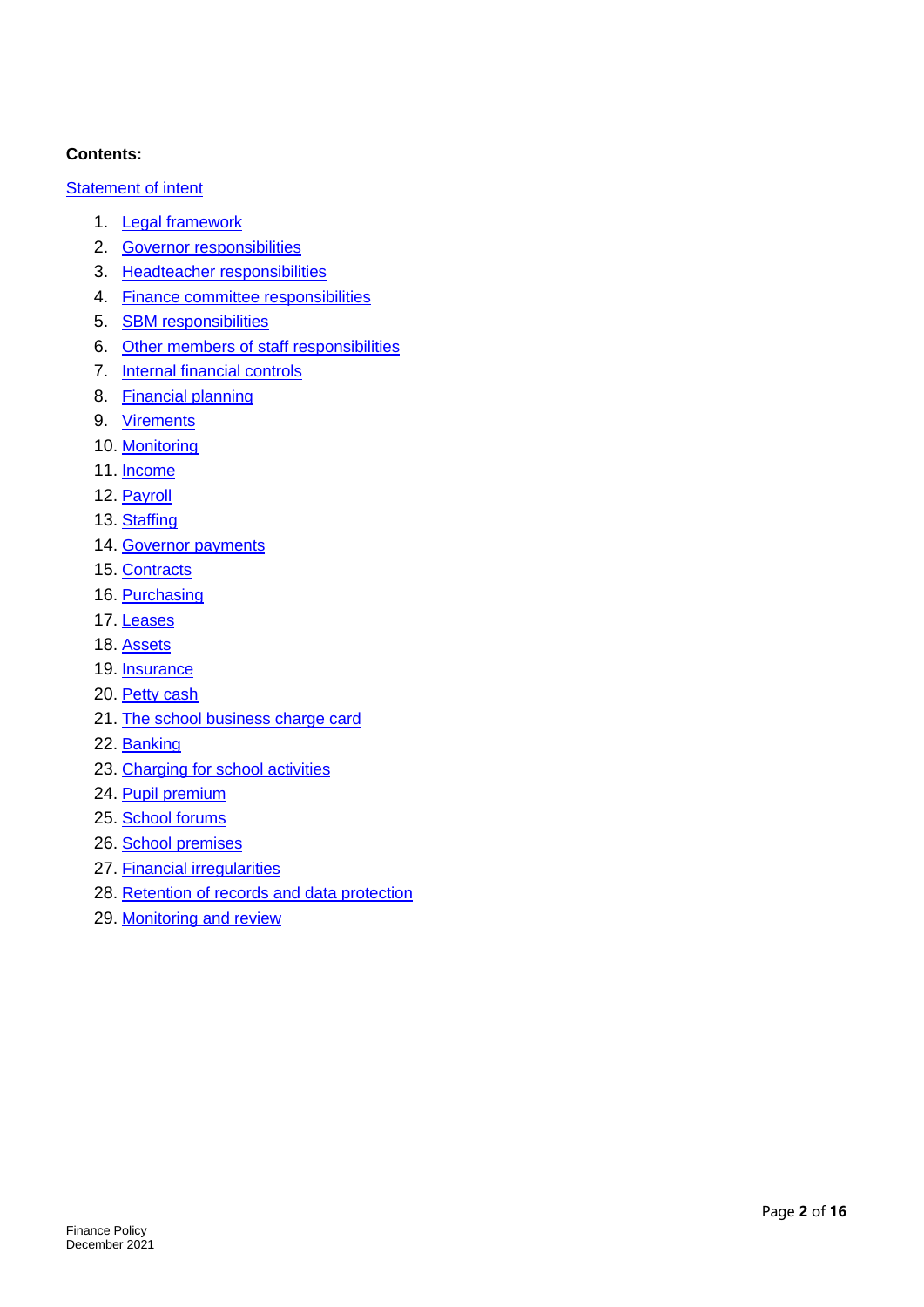#### <span id="page-3-0"></span>**Statement of intent**

At Queensgate Foundation Primary School the governing board is committed to ensuring sound financial controls are in place and all expenditure is in line with best value principles.

All staff and governors are required to comply with this Finance Policy, which sets out the framework within which the school conducts its finances.

All parties concerned are expected to be aware of their responsibilities with regard to sound internal financial controls. The implementation of the following practices and procedures will ensure that funds are efficiently used to enhance pupils' education.

#### **Aims**

- All procurement arrangements achieve value for money.
- There are sound procedures in place for administrating payroll and personnel matters.
- All income is identified, and all collections receipted, recorded and banked promptly.
- The school is adequately insured against exposure to risk.
- The use of petty cash is tightly controlled.
- The school provides training in financial administration to relevant members of staff.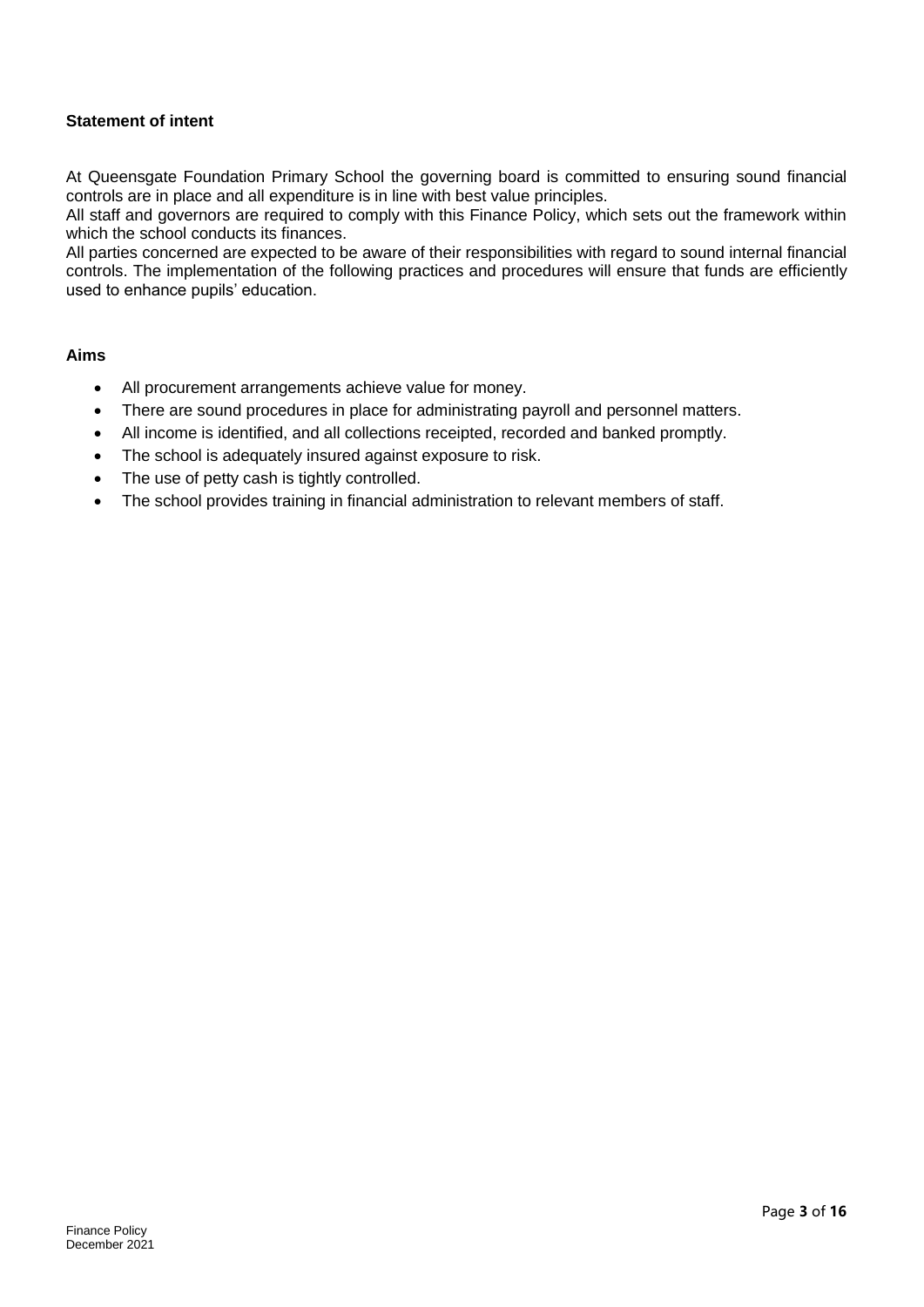# <span id="page-4-0"></span>**1. Legal framework**

- 1.1. This policy has due regard to relevant legislation and statutory guidance including, but not limited to, the following:
	- Data Protection Act 2018
	- **•** General Data Protection Regulation
	- DfE (2018) 'Charging for school activities'
	- DfE (2019) 'Schemes for financing schools'
	- DfE (2018) 'What maintained schools must publish online'

#### **2. Governor responsibilities**

- 2.1. The governing board has overall responsibility for the management of the school's delegated finances, including the setting of the school budget, which will be spent according to the LA's scheme for financing schools. Specifically, it will be spent:
	- For the purposes of the school (usually for the educational benefit of pupils).
	- For the benefit of pupils in other schools.
- 2.2. The governing board will make sure its budget is reflective of the school's educational objectives, and that it is linked to the SDP.
- 2.3. The governing board is responsible for developing a financial plan which establishes best value principles. This may be done by:
	- Using the information gained from school leaders to challenge performance and set new targets.
	- Using financial benchmarking to compare expenditure across schools of a similar size, structure and demographic.
	- Using performance data to compare attainment across similar schools and against schools nationally.
	- Consulting relevant stakeholders on policy developments.
	- Ensuring resources and contracts for goods and services are secured in the most economic and efficient way by using fair and transparent quotation and tender processes.
	- Working together with other schools to generate efficiencies by pooling funding, jointly purchasing services, sharing staff and facilities, etc.
	- Driving up financial efficiencies by committing to appropriately and adequately resourcing CPD for the governing board to ensure governors are skilled in holding school leaders to account for the financial performance of the school.
- 2.4. The governing board will demonstrate compliance with the value for money requirements of their Dedicated Schools Grant, through the annual submission of the schools financial value standard (SFVS).
- 2.5. The governing board will identify and request the financial information needed to ensure spending is in line with projections.
- 2.6. The governing board must ensure that pupil premium and the PE and sport premium are being spent on improving participation and attainment for eligible pupils.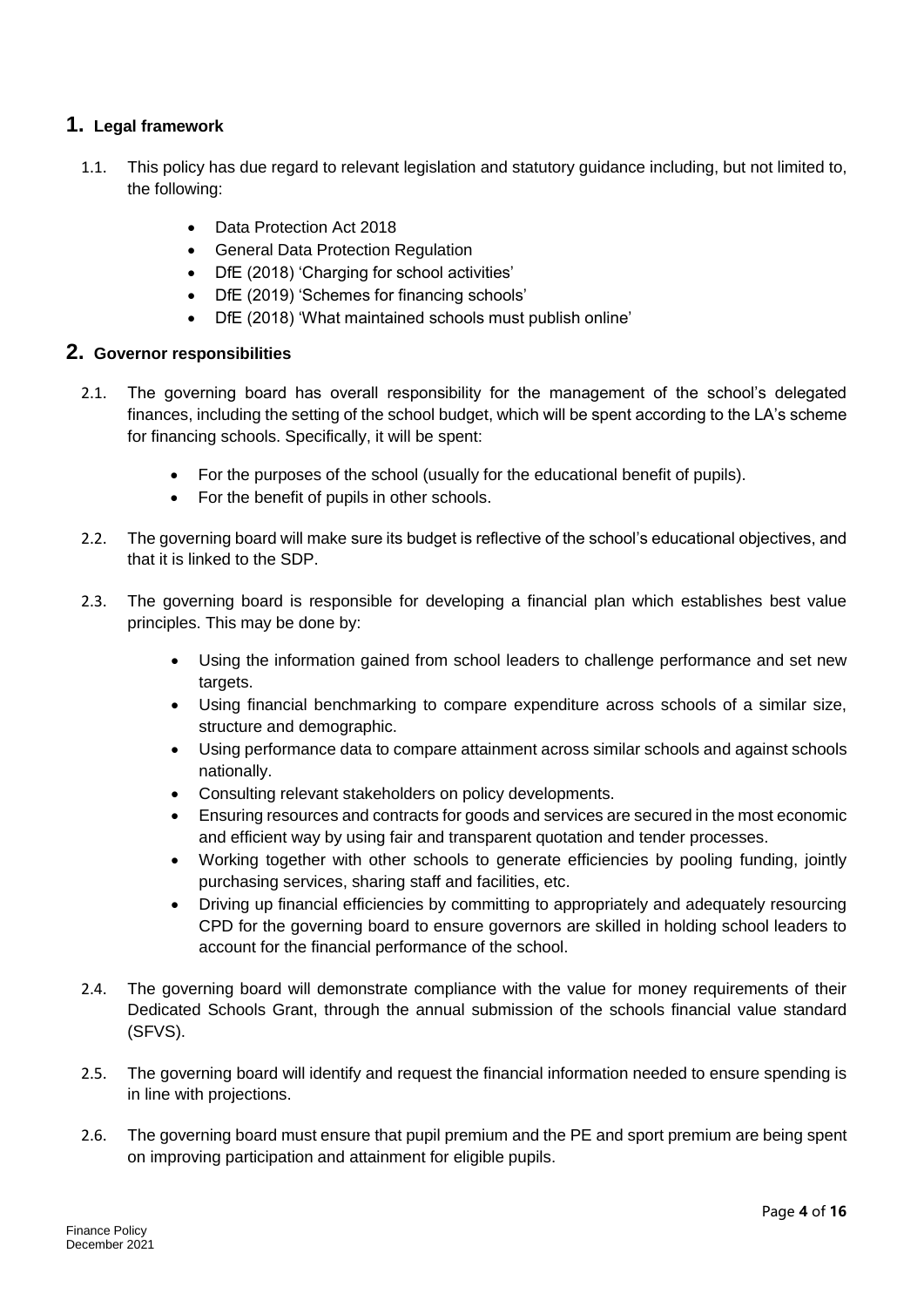- 2.7. The governing board should consider information presented by the headteacher, school Bursar and/or the SBM with regards to financial matters, including when considering the SFVS.
- 2.8. The governing board is responsible for maintaining an up-to-date register of pecuniary interests annually. Each governor and attendee will declare any interests at the beginning of any full governing board or committee meeting.

#### <span id="page-5-0"></span>**3. Headteacher responsibilities**

- 3.1. The headteacher will be responsible for implementing the decisions of the governing board.
- 3.2. The headteacher will work with the Bursar to put together a three-year budget forecast.
- 3.3. The headteacher will work with the area finance officer to draft and monitor the annual budget.
- 3.4. The headteacher will advise the governing board and provide the required information that assists them with developing the school's financial plan and the annual budget.
- 3.5. The headteacher will be responsible for ensuring that all monies controlled by the school are handled in accordance with LA regulations and sound financial practice.
- 3.6. The headteacher will be responsible for overseeing staff dealing with finances and ensuring that procedures are carried out accurately.
- 3.7. The headteacher will make monthly checks of procedures.
- 3.8. The administration of financial procedures may be delegated to the Finance Committee, if such a Committee is in place, Bursar or other members of staff, and the details of this delegation will be recorded in the Finance Policy.

#### <span id="page-5-1"></span>**4. Finance committee responsibilities**

- 4.1. The governing board can delegated its responsibilities to the Finance Committee, if one is in place, in the following areas of financial management:
	- Agree and monitor a three-year budget plan which is clearly linked to the SDP
	- Maintain and review the Finance Policy annually
	- Keep in-school financial procedures under review
	- Assist with the annual budget for approval by the governing board.
	- Tender for contract services
	- Monitor the financial position of the school
	- Authorise any virement over £10,000
	- Review a Pay Policy for approval by the governing board
	- Endorse decisions in respect of service agreements and insurance.
	- Monitor the impact of the planned spending of the pupil premium and PE and sports premium, and ensure spending is compliant with the funding guidelines
- <span id="page-5-2"></span>4.2. The above delegated responsibilities will be documented in the Finance committee's terms of reference – if such a Committee exists.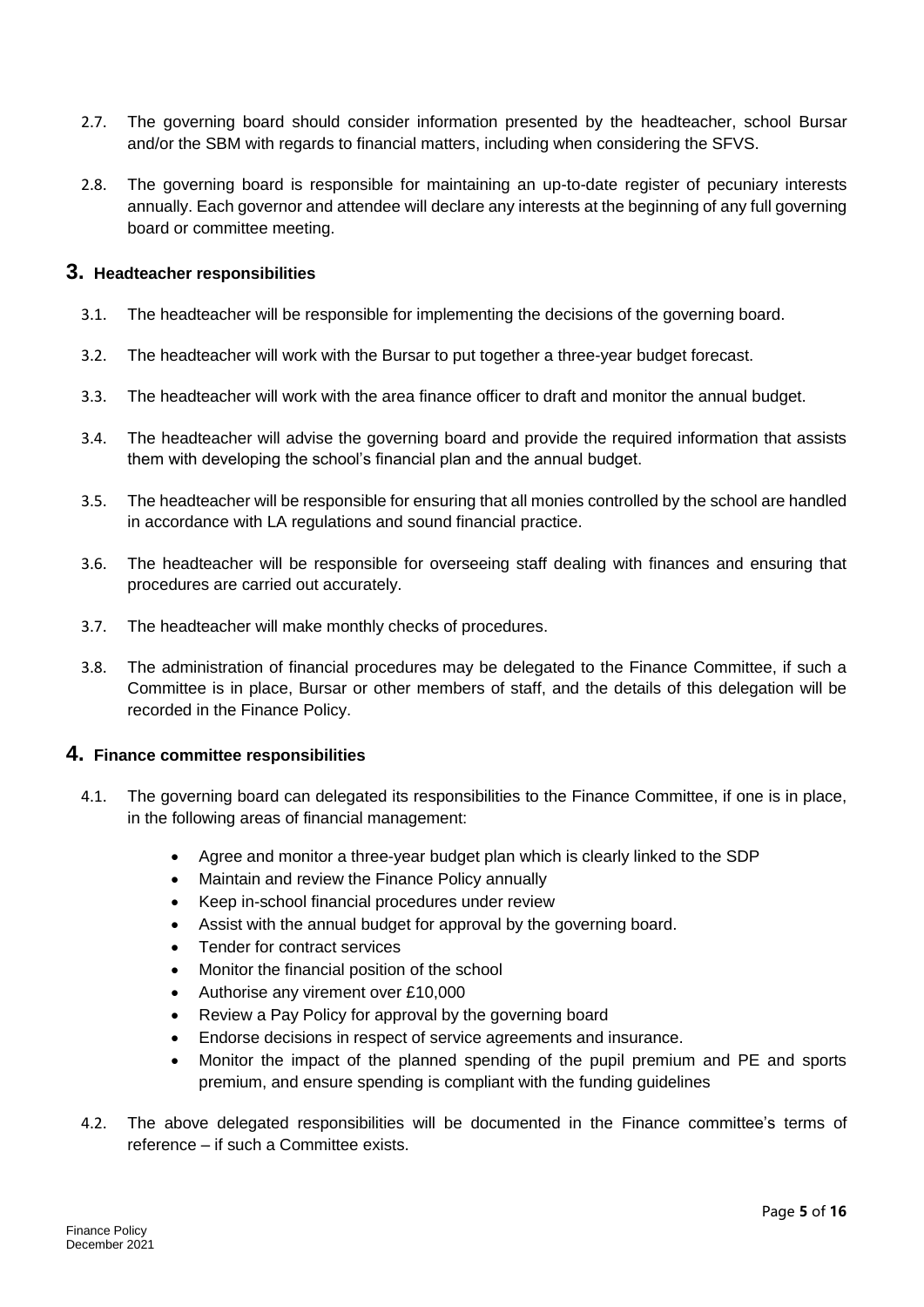4.3. At the current time Queensgate Foundation Governing Board does not have a Finance Committee and will undertake all financial responsibilities as mentioned in this policy.

#### **5. Bursar responsibilities**

- 5.1. The Bursar will provide reports, as requested, on current school accounts to the governing board.
- 5.2. The Bursar will make sure that orders, invoices and other financial documents are processed according to established procedures.
- 5.3. The Bursar will be responsible for checking the accuracy of information and providing regular reports to the headteacher and governing board.
- 5.4. The Bursar will be responsible for the financial management system and all financial and personnel papers. They will ensure that only authorised staff members have access to personnel files and that arrangements to access their own files are in place – in line with the GDPR and the Data Protection Act (DPA) 2018.
- 5.5. The SBM will be responsible for maintaining a list of all assets.
- 5.6. The Bursar will maintain a secure list of all bank and building society accounts and the signatories for each.
- 5.7. The Bursar will check monthly bank statements and investigate possible errors.
- 5.8. The Bursar will advise the headteacher on matters of financial administration or maladministration.

#### <span id="page-6-0"></span>**6. Other members of staff responsibilities**

- 6.1. Teaching staff will be responsible for ensuring that their subject budgets are managed within agreed procedures.
- 6.2. Both teaching and non-teaching staff are encouraged to alert the headteacher or governing board if areas of concern arise in respect of the school's financial affairs.
- 6.3. Both teaching and non-teaching staff will use the school's procurement procedures via Every to place orders for any resources, having checked with the budget holder first.

# <span id="page-6-1"></span>**7. Internal financial controls**

- 7.1. To ensure sound financial control, school monies are to be properly monitored in accordance with the requirements of the LA and the principles below:
	- The person requiring a product or service will raise an internal order via Every.
	- The headteacher will check the budget and authorise the raised order.
	- The SBM/Ordering personnel will place orders.
	- Goods received will be checked against each order by the person requiring them.
	- The Bursar will process the invoice and update the accounts.
	- The four authorised signatories for the school are as follows: the headteacher, Deputy Headteacher, and two Assistant Headteachers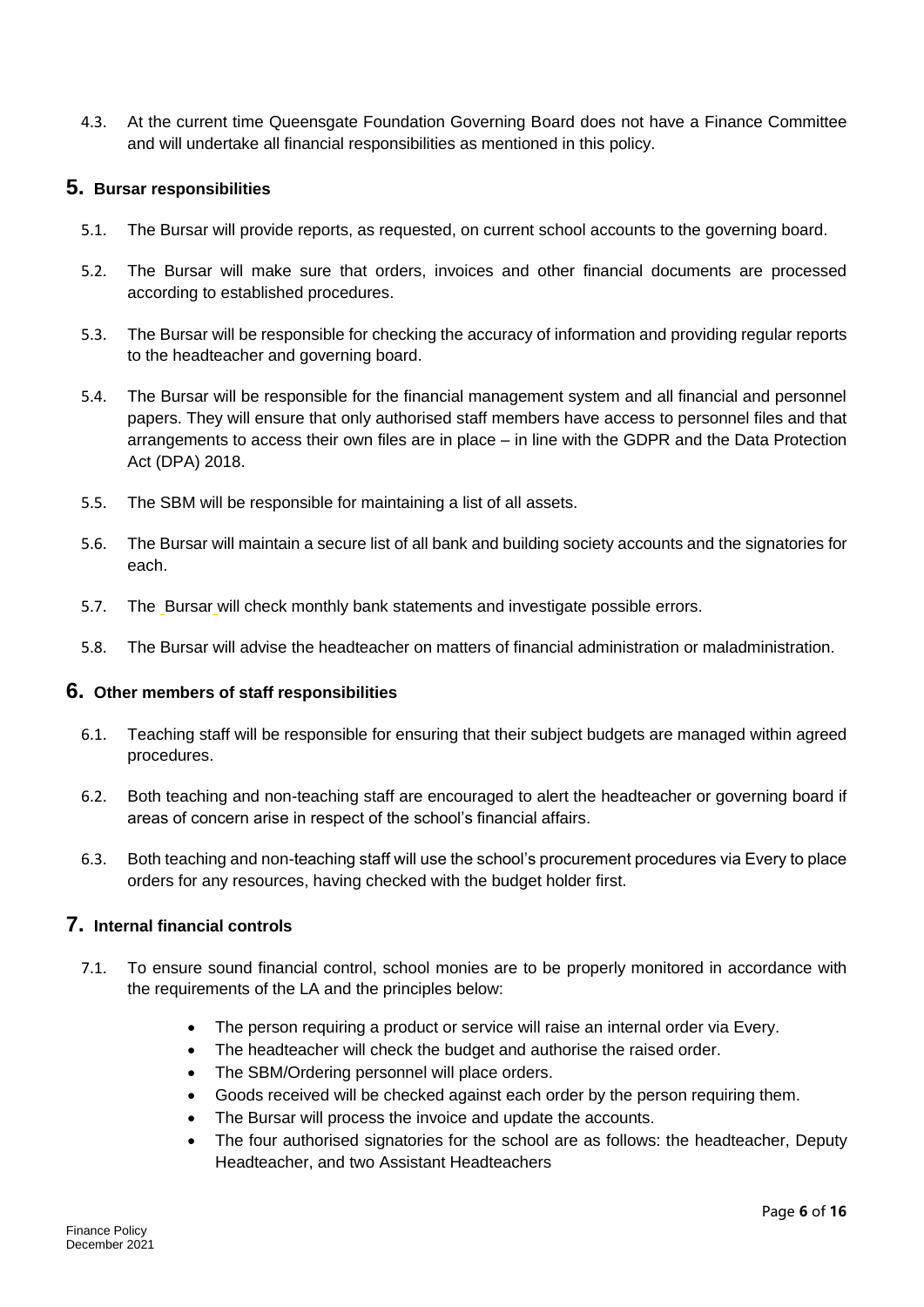- All school cheques will have two signatures. Cheques will not be pre-signed under any circumstances, and only manuscript signatures will be used.
- Provided that the overall budget allocation is not exceeded, the headteacher may authorise unavoidable expenditure (e.g. energy costs) that exceeds budget allocation; however, they will inform either the governing board or the finance committee at the next available meeting when the variance is in excess of £500.
- The school will not enter into financial agreements with loan agreements or capital implications without the prior approval of the LA or appropriate body.
- Accounting records will be securely stored in accordance with the GDPR and the DPA 2018, and only authorised staff will have access to them.
- Monies kept in the school will be secured safely in a locked filing cabinet and not exceed £300.

| <b>Member of staff</b>    | <b>Cheques</b>             | <b>Orders</b>                 | <b>Payments</b>            | <b>Inventory</b>                    |
|---------------------------|----------------------------|-------------------------------|----------------------------|-------------------------------------|
| Headteacher               | Signing                    | Signing                       | Authorising                | Authorising write-offs              |
| Deputy Headteacher        | Signing (absence<br>cover) | Signing<br>(absence<br>cover) | Signing (absence<br>cover) | Signing (absence<br>cover)          |
| Assistant Headteacher     | Signing (absence<br>cover) | Signing<br>(absence<br>cover) | Signing (absence<br>cover) | Signing (absence<br>cover)          |
| Assistant Headteacher     | Signing (absence<br>cover) | Signing<br>(absence<br>cover) | Signing (absence<br>cover) | Signing (absence<br>cover)          |
| <b>Bursar</b>             |                            |                               | Processing                 | Administration and<br>annual report |
| <b>SBM</b>                |                            | Preparing                     | Processing                 |                                     |
| <b>Ordering Personnel</b> |                            | Preparing                     |                            |                                     |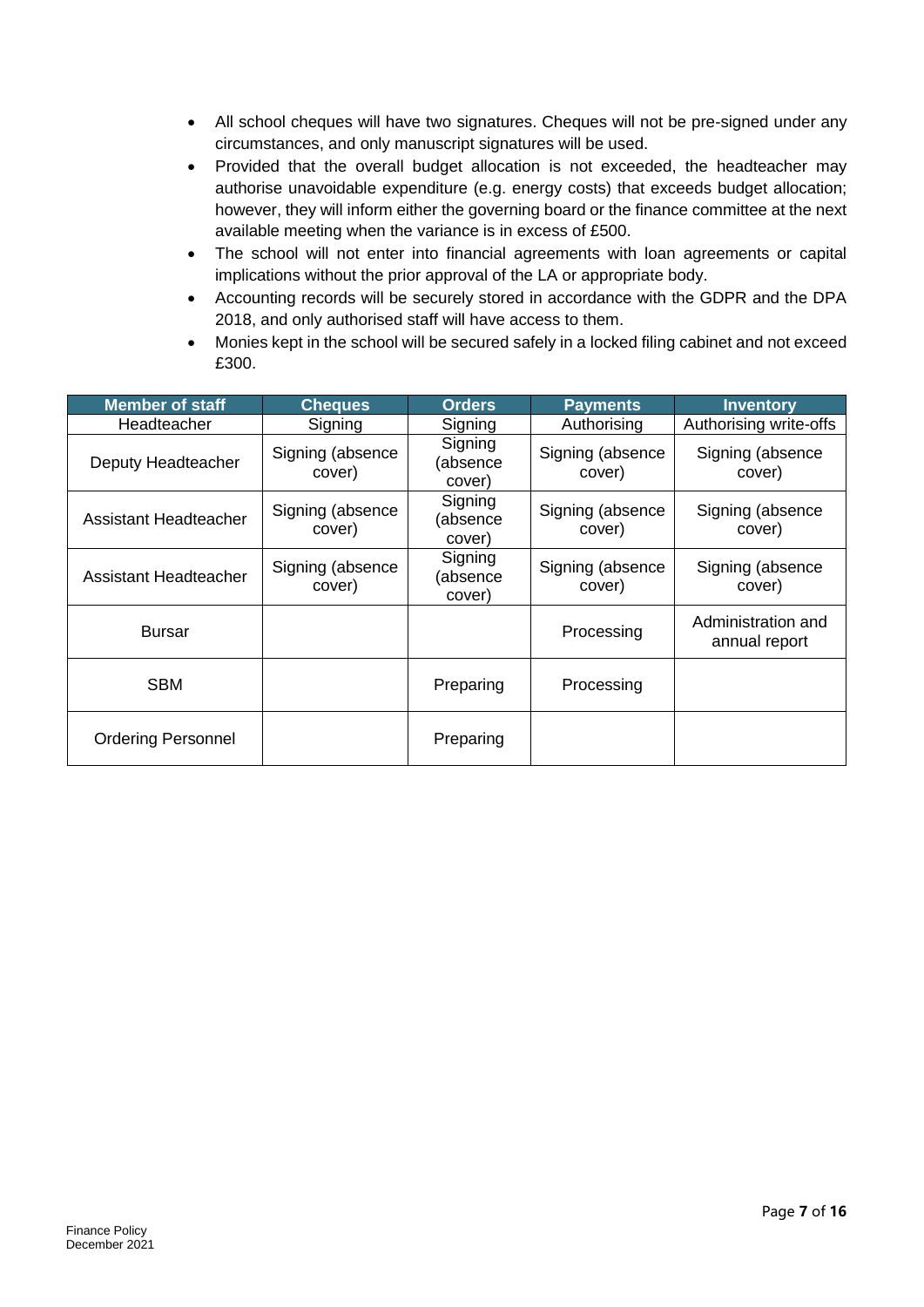# **8. Financial planning**

<span id="page-8-0"></span>

| <b>Early Autumn term</b>                                                                                                                                                                                                                     |                                                                                                                                                                                                                                                                                    |                                                                                                                                                                                                                                                                                                                                                                                                                     |  |  |
|----------------------------------------------------------------------------------------------------------------------------------------------------------------------------------------------------------------------------------------------|------------------------------------------------------------------------------------------------------------------------------------------------------------------------------------------------------------------------------------------------------------------------------------|---------------------------------------------------------------------------------------------------------------------------------------------------------------------------------------------------------------------------------------------------------------------------------------------------------------------------------------------------------------------------------------------------------------------|--|--|
| <b>Ensuring procedural compliance</b>                                                                                                                                                                                                        | <b>Ensuring accountability</b>                                                                                                                                                                                                                                                     | <b>Ensuring financial compliance and efficiency</b>                                                                                                                                                                                                                                                                                                                                                                 |  |  |
| Elect the chair and the vice chair for the<br>finance committee<br>Review and agree the structure and terms<br>of reference for the finance committee<br>Agree meeting dates for finance<br>committee meetings<br>If such a committee exists | Review and agree the SDP, including<br>costings and resource allocations<br>Receive the headteacher's report and<br>ensure challenge is recorded                                                                                                                                   | Review the asset management plan<br>Receive a report from the Bursar and<br>ensure challenge is recorded                                                                                                                                                                                                                                                                                                            |  |  |
|                                                                                                                                                                                                                                              | <b>Late Autumn term</b>                                                                                                                                                                                                                                                            |                                                                                                                                                                                                                                                                                                                                                                                                                     |  |  |
| <b>Ensuring procedural compliance</b>                                                                                                                                                                                                        | <b>Ensuring accountability</b>                                                                                                                                                                                                                                                     | <b>Ensuring financial compliance and efficiency</b>                                                                                                                                                                                                                                                                                                                                                                 |  |  |
|                                                                                                                                                                                                                                              | Receive and consider a pupil premium<br>$\bullet$<br>report and impact statement<br>Review the impact of allocated resources<br>$\bullet$<br>on school development priorities<br>Receive the headteacher's report to<br>$\bullet$<br>governors and ensure challenge is<br>recorded | Receive a report from the Bursar and<br>ensure challenge is recorded<br><b>Review the</b><br>$\bullet$<br>Receive information from the Autumn term<br>census data<br>Pay panel to review teaching and non-<br>teaching staff salaries, proposed increments<br>and appraisal process<br>Undertake a school financial health check to<br>evaluate how funding is distributed<br><b>Complete the Go</b><br>vernor Moni |  |  |
| <b>Spring term</b>                                                                                                                                                                                                                           |                                                                                                                                                                                                                                                                                    |                                                                                                                                                                                                                                                                                                                                                                                                                     |  |  |
| <b>Ensuring procedural compliance</b>                                                                                                                                                                                                        | <b>Ensuring accountability</b>                                                                                                                                                                                                                                                     | <b>Ensuring financial compliance and efficiency</b>                                                                                                                                                                                                                                                                                                                                                                 |  |  |
|                                                                                                                                                                                                                                              | Receive the headteacher's<br>report<br>to<br>$\bullet$<br>challenge<br>and ensure<br>governors<br>is<br>recorded<br>Review the impact of allocated resources<br>on school development priorities                                                                                   | Ensure the submission of the SFVS by the<br>end of March<br>Receive and agree the draft budget<br>Receive a report from the Bursar and ensure<br>challenge is recorded<br>Receive information from the Spring term<br>census data                                                                                                                                                                                   |  |  |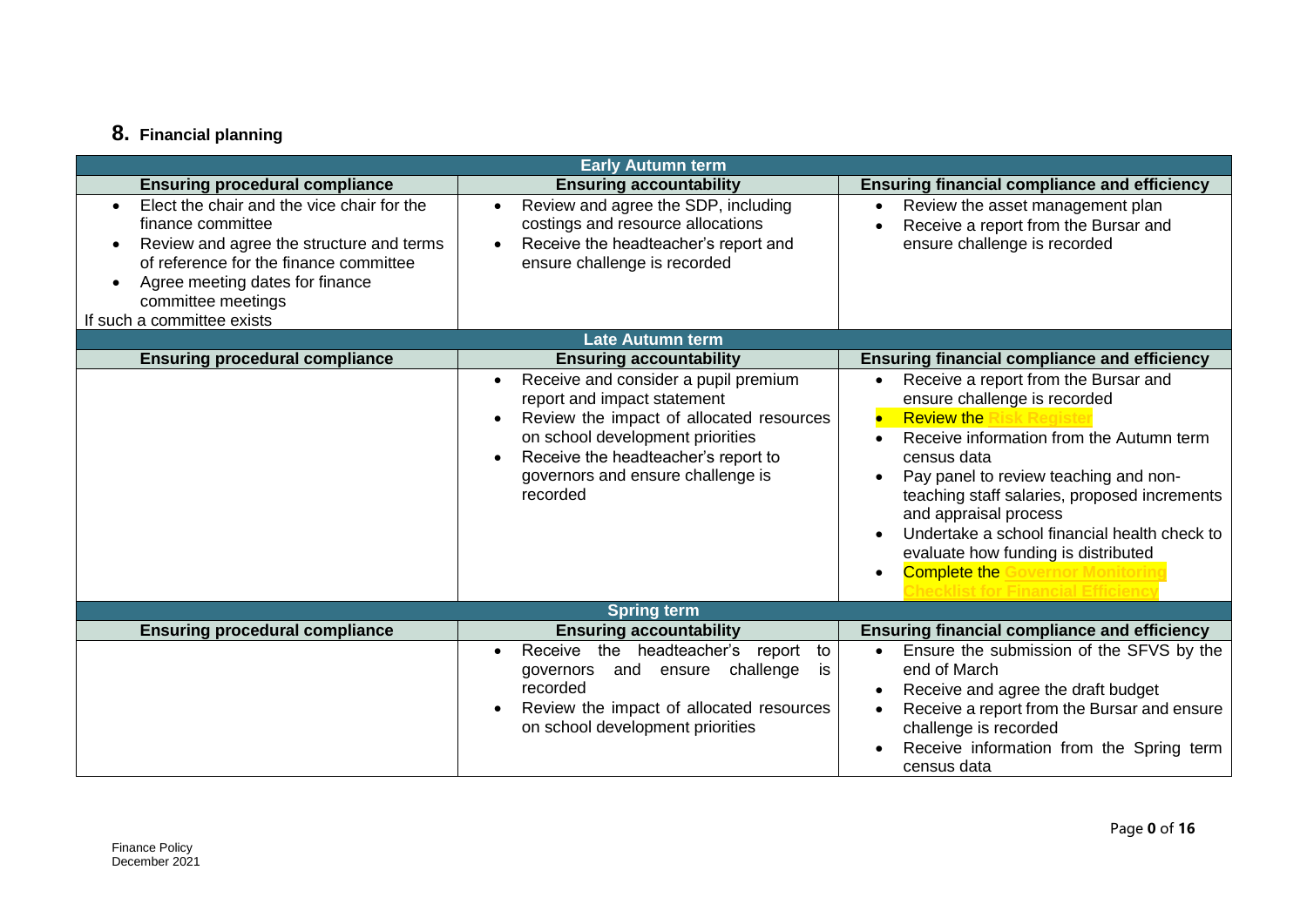|                                       |                                                                                                                                                                                                             | Receive a report on and review service level<br>agreements and traded services<br>as<br>appropriate                                                                                |  |  |
|---------------------------------------|-------------------------------------------------------------------------------------------------------------------------------------------------------------------------------------------------------------|------------------------------------------------------------------------------------------------------------------------------------------------------------------------------------|--|--|
| <b>Summer term</b>                    |                                                                                                                                                                                                             |                                                                                                                                                                                    |  |  |
| <b>Ensuring procedural compliance</b> | <b>Ensuring accountability</b>                                                                                                                                                                              | <b>Ensuring financial compliance and efficiency</b>                                                                                                                                |  |  |
| Review number on roll for September   | Receive the headteacher's report and<br>ensure challenge is recorded<br>Receive the PE and sports premium impact<br>report<br>Monitor the impact of allocated resources<br>to school development priorities | Approve budget and submit to the LA by 31<br>Mav<br>Draft the financial scheme of delegation in<br>time for Autumn term<br>Receive information from the Summer term<br>census data |  |  |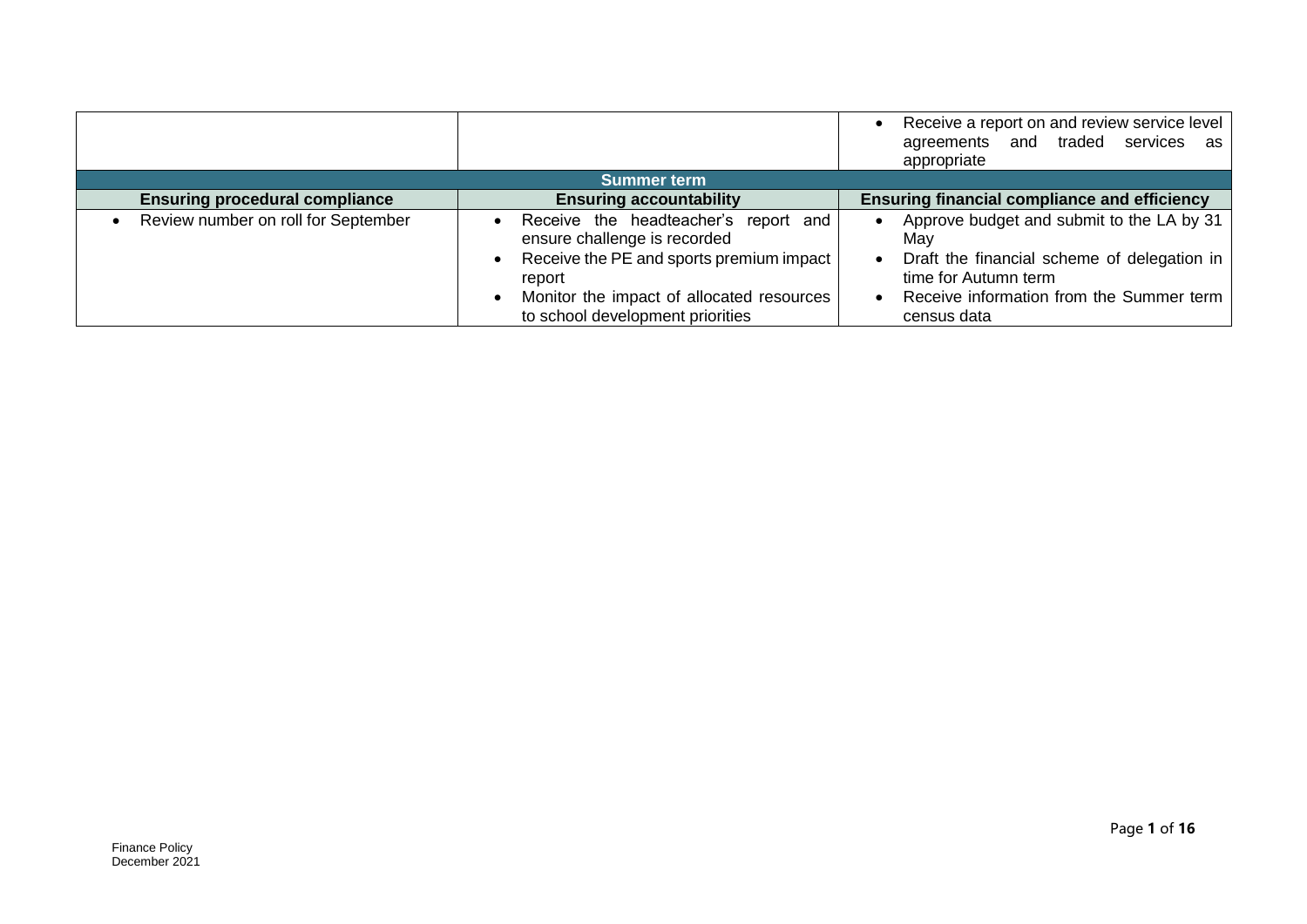- 8.1. The annual budget includes a list of guaranteed items, including:
	- The value of any contracts awarded by the school.
	- Appropriate numbers of teaching staff.
	- Non-teaching assistants, including office staff, controllers and other staff at an agreed level.
	- Supply cover to an expected level.
	- Building requirements as set out in the SDP.
	- Insurances as agreed by the governors.
	- Energy units based on the previous year's figures and the inflation element.
	- Any other commitments.

#### <span id="page-10-0"></span>**9. Virements**

- 9.1. When virements need to be carried out, they will be minuted appropriately and require the following authorisation:
	- Virements up to £30,000 the headteacher, reported to the governing board
	- Virements from  $£30,000 £100,000 -$  the governing board
	- Virements in excess of £100,000 the governing board

# <span id="page-10-1"></span>**10. Monitoring**

- 10.1. Income and expenditure are regularly monitored against the agreed budget for the year. Specifically, the headteacher and the Bursar will:
	- Carry out a monthly internal monitoring procedure.
	- Report on finances to the governing board at termly meetings.
- 10.2. Annual consistent financial reporting returns are completed and sent to the LA.
- 10.3. Annual SFVS returns are ratified and signed by the governing board prior to submission to the LA
- 10.4. The headteacher and Bursar will cooperate with the LA's audit regime.

# <span id="page-10-2"></span>**11. Income**

- 11.1. All income shall be recorded at the point of receipt in a form approved by the headteacher.
- 11.2. Official receipts will be created for all official income when it is received.
- 11.3. Personal cheques will not be cashed from income.

# <span id="page-10-3"></span>**12. Payroll**

- 12.1. The payroll provider at name of school is Strictly Education.
- 12.2. The headteacher signs off the monthly payroll reports once they are checked for accuracy by the Bursar

# <span id="page-10-4"></span>**13. Staffing**

- 13.1. The headteacher has responsibility for overseeing personnel matters.
- 13.2. As part of the annual budget, the staffing structure and its affordability will be reviewed and the outcome considered by the governing board and minuted.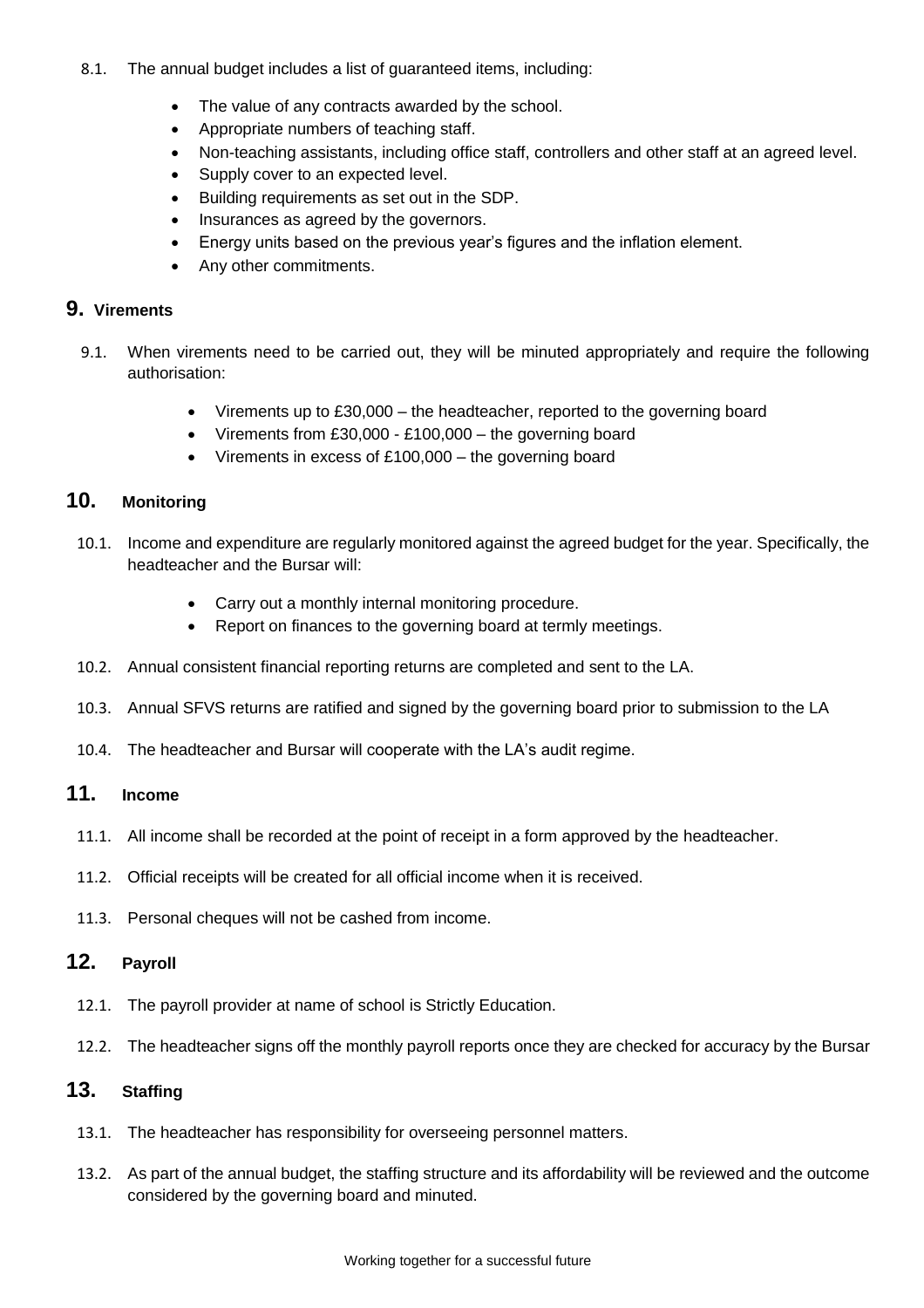- 13.3. The headteacher will be responsible for approving the weekly and monthly timesheets and overtime payments by cross-referencing the Pay Policy. An annual review of salaries, in accordance with the STPCD, will also be carried out in line with the Pay Policy. The findings will be submitted to the full governing board for approval.
- 13.4. The headteacher will, within every headteacher report to the full governing board, report on staff absence and sickness.
- 13.5. Any other staff requirements, such as any reasonable adjustments requested, with detailed costs are to be submitted to the governing board at the start of each academic year and when additional staff are employed.

### <span id="page-11-0"></span>**14. Governor payments**

- 14.1. Governors will not be paid for their services to the governing board (unless the Secretary of State believes this is in the best interests of the school following intervention).
- 14.2. The school will pay an allowance or expenses to its governors and any associate members where a cost is incurred in the performance of their duties, such as travel and childcare, in accordance with the school's Governors' Allowances Policy.
- 14.3. The school will not refund governors or associate members for any loss of earnings incurred through the attendance of meetings.

### <span id="page-11-1"></span>**15. Contracts**

- 15.1. A contract refers to a signed agreement for the provision of goods and/or services over a period of time. The procedures with regard to contracts are:
	- Any contract in excess of  $£100,000$  will be examined and referred to the full governing board at the next meeting.
	- With any proposed contract, quotations will be obtained from at least three suppliers.
	- All contracts will:
		- Specify the subject matter, price, contract period, contract specification and terms of payment.
		- Contain a clause permitting cancellation when there is a failure to meet contractual terms.
		- Require compliance with any British Standard specification code.
		- Indemnify the school against any claim which may be made in respect of personal injury to any person due to negligence by the school and against any claim for damage due to negligence of the contractor, and the contractor shall provide evidence of insurance against such claims.

# <span id="page-11-2"></span>**16. Purchasing**

- 16.1. All staff will comply with the procedures for purchasing items.
- 16.2. The headteacher authorises all orders and invoices prior to payment.
- 16.3. For orders in excess of £10,000 but less than £50,000, three written quotations will be obtained and submitted to the governing board for approval to proceed. These will also be reported to the governing board.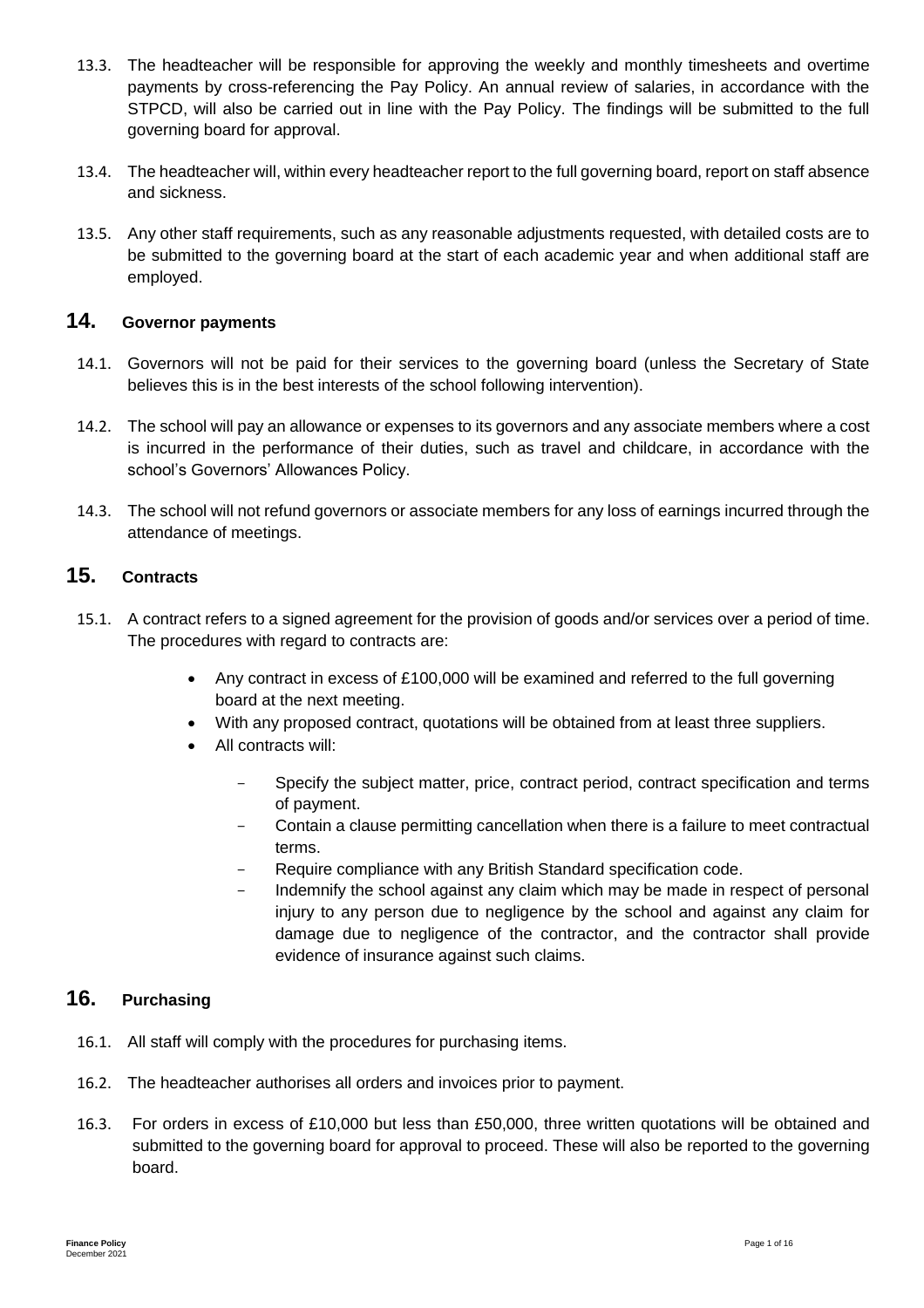16.4. Orders above £50,000 will be minuted at the governing board meeting to ensure that the school is seen to obtain value for money with regard to its purchases.

# <span id="page-12-0"></span>**17. Leases**

17.1. The school will not enter into lease/purchase agreements without the prior approval of the governing board.

### <span id="page-12-1"></span>**18. Assets**

- 18.1. The SBM will maintain an asset register containing all portable and desirable school assets with a value exceeding £50.
- 18.2. The register will be checked annually by the headteacher, and reported to the governing board**.**
- 18.3. The write-off and disposal of assets with a value below £1,000 may be authorised by the headteacher. Any items above this value will be referred to the governing board for approval.

#### <span id="page-12-2"></span>**19. Insura**n**ce**

19.1. The school will be insured for content and personal liability under the following insurance policy held by the LA.

#### <span id="page-12-3"></span>**20. Petty cash**

- 20.1. For the purpose of this policy, "**monies**" refers to cash and cheque payments.
- 20.2. Petty cash will be held securely and the limit is £250.
- 20.3. Petty cash transactions will be kept to a minimum and the maximum value for one transaction is £10.
- 20.4. Petty cash transactions will be counted by the school secretary and stored in the safe in the school office.
- 20.5. Responsible staff will provide a receipt as an acknowledgement of receiving monies.
- 20.6. During school events, petty cash is collected hourly and stored in the school safe.
- 20.7. Monies are not kept on site for longer than one month.

20.8. Monies are not kept on site over the weekend or holidays under any circumstances.

- 20.9. Online accounting systems are used to maintain financial security as much as possible.
- 20.10. Any cash received in the office must be recorded where requested, a signed, duplicate, pre-numbered receipt is given to the person who delivered the cash and a copy of the receipt is logged.
- 20.11. Deposits received for keys in the respect of hirers, will be held on site in the safe, in a named envelope until the hirer ends their booking with the school. At that time the deposit will be returned.
- 20.12. Post containing monies will be counted by two members of staff and processed using online management systems.
- 20.13. If two members of staff are not available, post will be locked in the office safe until a second staff member becomes available.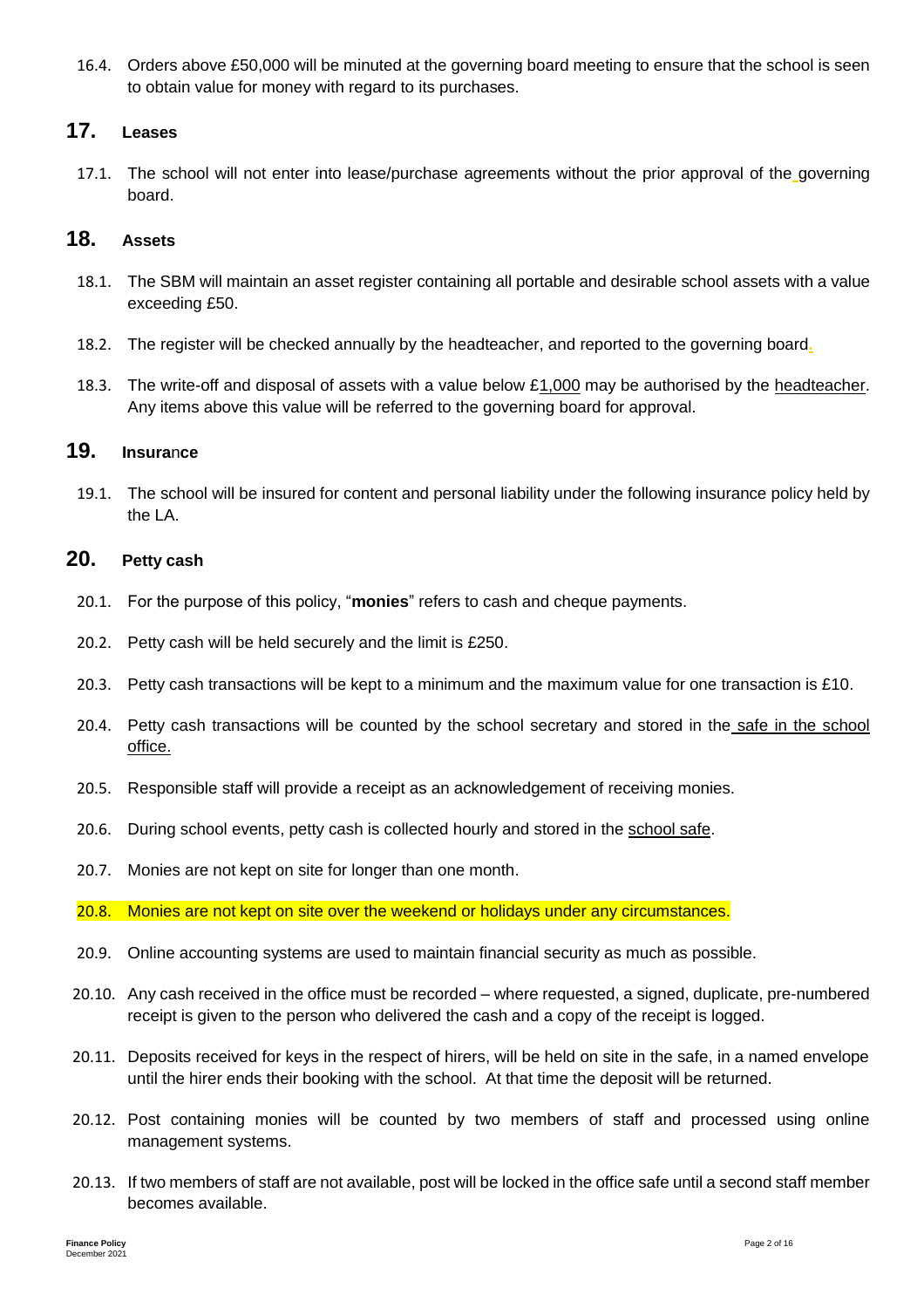- 20.14. All staff members will be required to obtain VAT receipts wherever possible.
- 20.15. Where obtaining a VAT receipt is not possible, such as when making purchases through coin-operated machines, staff members will still log details of the transaction such as the date and time it was made, the name of the vendor, and a description of the goods or services bought.
- 20.16. Any staff making purchases on behalf of the school will not exceed the maximum spend of £10 and will ensure any additional personal shopping is not included on the receipt.

### <span id="page-13-0"></span>**21. The school business charge card**

- 21.1. The school does not use a credit card.
- 21.2. Personal credit cards will not be used for purchasing products for the school.

# <span id="page-13-1"></span>**22. Banking**

- 22.1. The school secretary is responsible for banking monies.
- 22.2. The SBM and school secretary are responsible for preparing paying-in slips prior to banking.
- 22.3. Monies are transferred from the school to the bank in a secure bag or envelope.
- 22.4. Staff are not expected to put themselves in danger when they are banking money if they are ever in a threatening situation, they keep themselves safe.
- 22.5. Monies are reconciled with receipts prior to banking.
- 22.6. Any banking discrepancies are immediately reported to the headteacher and Bursar
- 22.7. The Bursar or headteacher will request a receipt for all monies paid in or withdrawn from their bank account.
- 22.8. Significant quantities of money will be transported to the bank securely, i.e. not on public transport.

#### **23. Charging for school activities**

- 23.1. The school will not charge for the following (as outlined in detail in our Charging and Remissions Policy):
	- Admission applications
	- Education provided during school hours, or outside school hours if it is part of the national curriculum
	- Instrumental or vocal tuition, except if it is provided at the request of a pupil's parent
	- Entry for a prescribed public examination or for resits
	- Transporting pupils to or from school premises, where the LA has a statutory obligation to provide the transport
	- Transporting pupils to other premises where the governing board or LA has arranged for pupils to be educated
	- Transporting pupils to meet an examination requirement
	- Transport for an educational visit
	- Education provided on any visit that takes place during school hours, or outside school hours if it is part of the national curriculum, the syllabus for a prescribed examination or religious education
	- Supply teachers to cover for teachers accompanying pupils on visits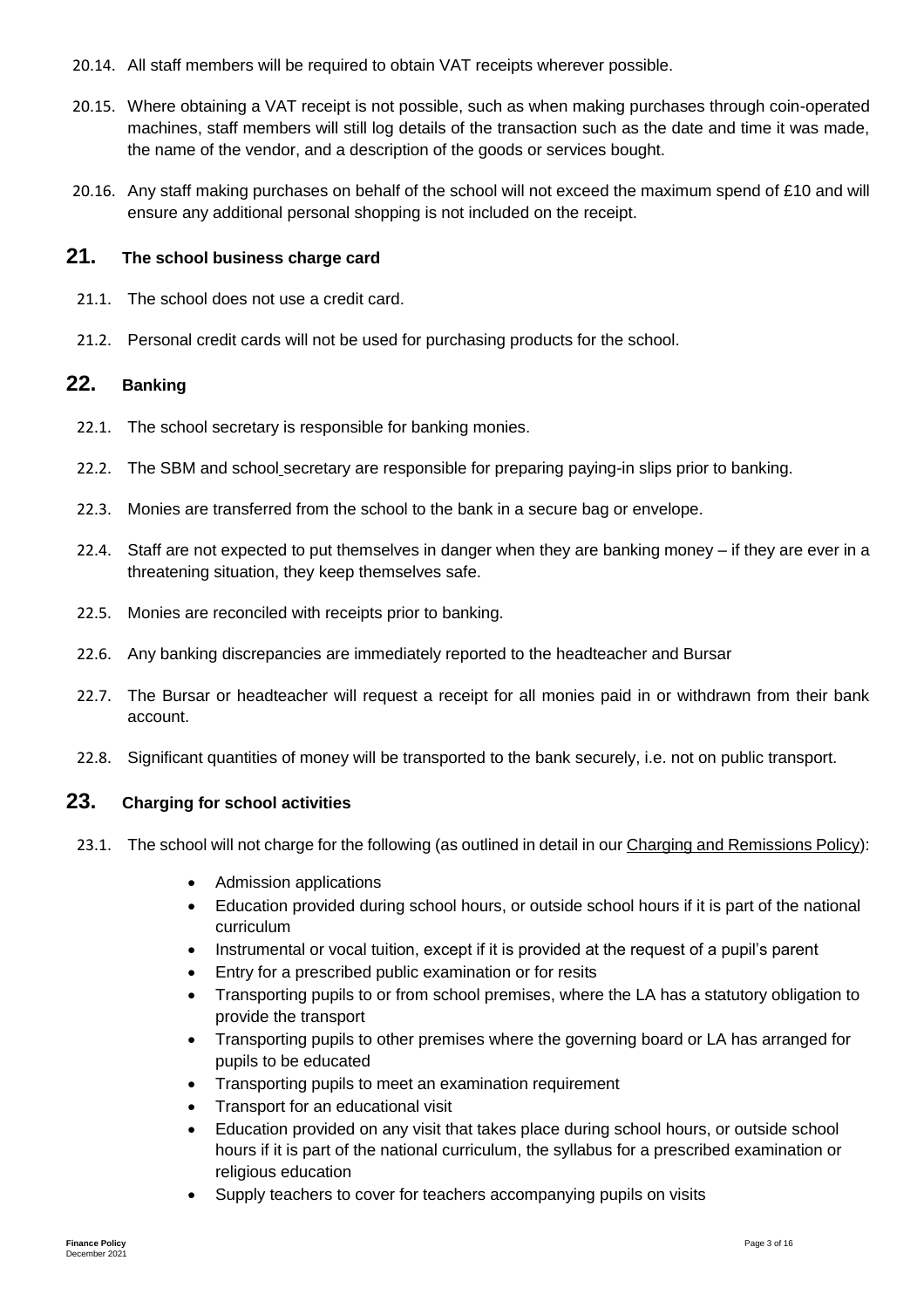- 23.2. The school may charge for the following:
	- Materials, books, instruments or equipment where the pupil's parents desire him/her to own them
	- Optional extras
	- Musical and vocational tuition, where it is provided at the request of a pupil's parent
	- Early years provision that meets all the following criteria:
		- − It is for pupils who are below compulsory school age
		- It is not provided in pursuance of the LA's duty to secure prescribed early years provision free of charge
		- It is not otherwise funded by the LA as part of the school's budget share
	- Community facilities
- 23.3. As we hold a permit issued under section 19 of the Transport Act 1985, the school will charge for transportation in our minibuses.
- 23.4. Any charges made in relation to our school minibuses may be used to recover some or all of the costs of running the minibus, including loss of value; however, no profit can be made.
- 23.5. The school may invite voluntary contributions for activities from parents. When doing so, the school will make it clear that these contributions are voluntary, and that pupils' participation in the activity is not dependent on whether the parent contributes.

# <span id="page-14-0"></span>**24. Pupil premium**

- 24.1. The governing board will ensure that pupil premium funding is spent on improving attainment for eligible pupils, and will publish online:
	- The school's pupil premium grant allocation for the current academic year.
	- A summary of the main barriers to educational achievement faced by eligible pupils at the school.
	- How the pupil premium allocation will be spent to address those barriers and the reasons for that approach.
	- How the effect of the pupil premium will be measured
	- The date of the next review of the school's pupil premium strategy
	- How the previous academic year's allocation was spent.
	- The impact this expenditure has had on the educational attainment of pupils who were allocated the pupil premium.
- 24.2. The governing board will ensure that the PE and sport premium is spent on improving participation and attainment for eligible pupils, and will publish online:
	- The school's PE and sport premium allocation for the current academic year.
	- A full breakdown of how it has been, or will be, spent.
	- The impact that the school has seen on pupils' PE and sport participation and attainment because of the premium.
	- How improvements in PE and sports participation and attainment will be sustained.
	- How many pupils within the Year 6 cohort can do each of the following:
		- Swim competently, confidently and proficiently over a distance of at least 25 metres
		- − Use a range of strokes effectively
		- − Perform safe self-rescue in different water-based situations
- 24.3. The governing board will ensure that service premium payments are spent on improving attainment for eligible pupils.